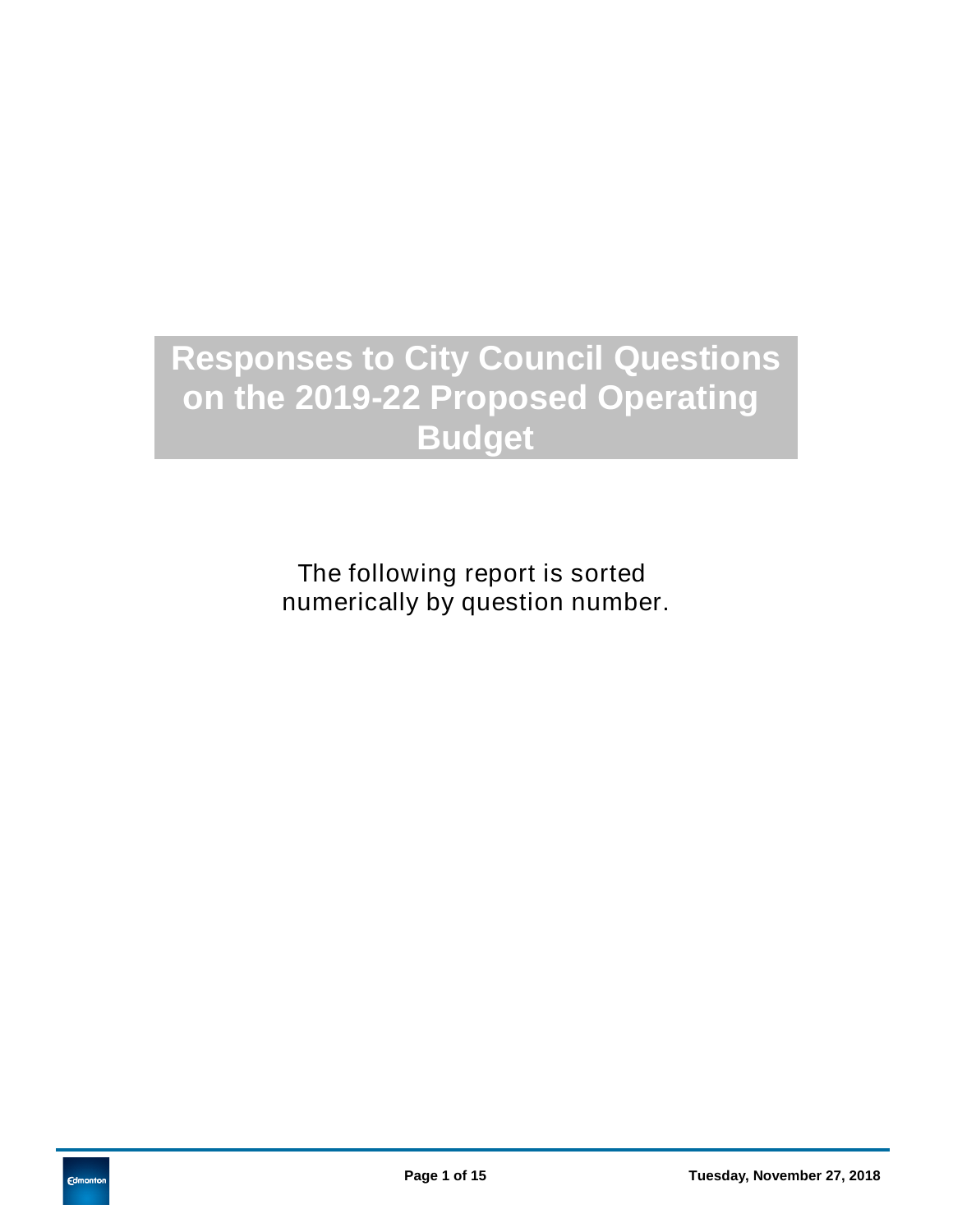### **Branch:** LRT Expansion & Renewal Asked By: Councillor Knack **Question #:** 19-0250

**Budget Page #:** *201*

*With the exception of increased power costs, why does running a two-car train cost more? Please provide a more detailed breakdown of the costs listed in this profile.*

#### **Question Answer:**

*The incremental cost of operating two-car trains reflects the increased servicing (cleaning, inspection, etc.) and wear and tear on the vehicle fleet and right of way infrastructure.*

*The detailed breakdown of the service package is as follows:*

| Valley Line SE - Increase Service Level Service Package (\$000 - Unfunded) |      |      |       |       |  |  |  |  |
|----------------------------------------------------------------------------|------|------|-------|-------|--|--|--|--|
| <b>Cost Description</b>                                                    | 2019 | 2020 | 2021  | 2022  |  |  |  |  |
| Radio System Network Integration                                           |      | 275  |       |       |  |  |  |  |
| Operating Payment to Trans ED (Service 11)                                 |      | 169  | 3,540 | (542) |  |  |  |  |
| Energy Charges Moving to Service Level 11                                  |      | 34   | 807   | (121) |  |  |  |  |
| <b>Total</b>                                                               |      | 478  | 4,347 | (663) |  |  |  |  |

These costs are incremental to the base service level. Within the four year budget horizon, the base service level increases slightly (from service level 1 to level 2) in 2022, as such, the incremental cost to move to service level 11 is lower in that year. This applies to both the operating payment to TransED as well as the energy charges in 2022.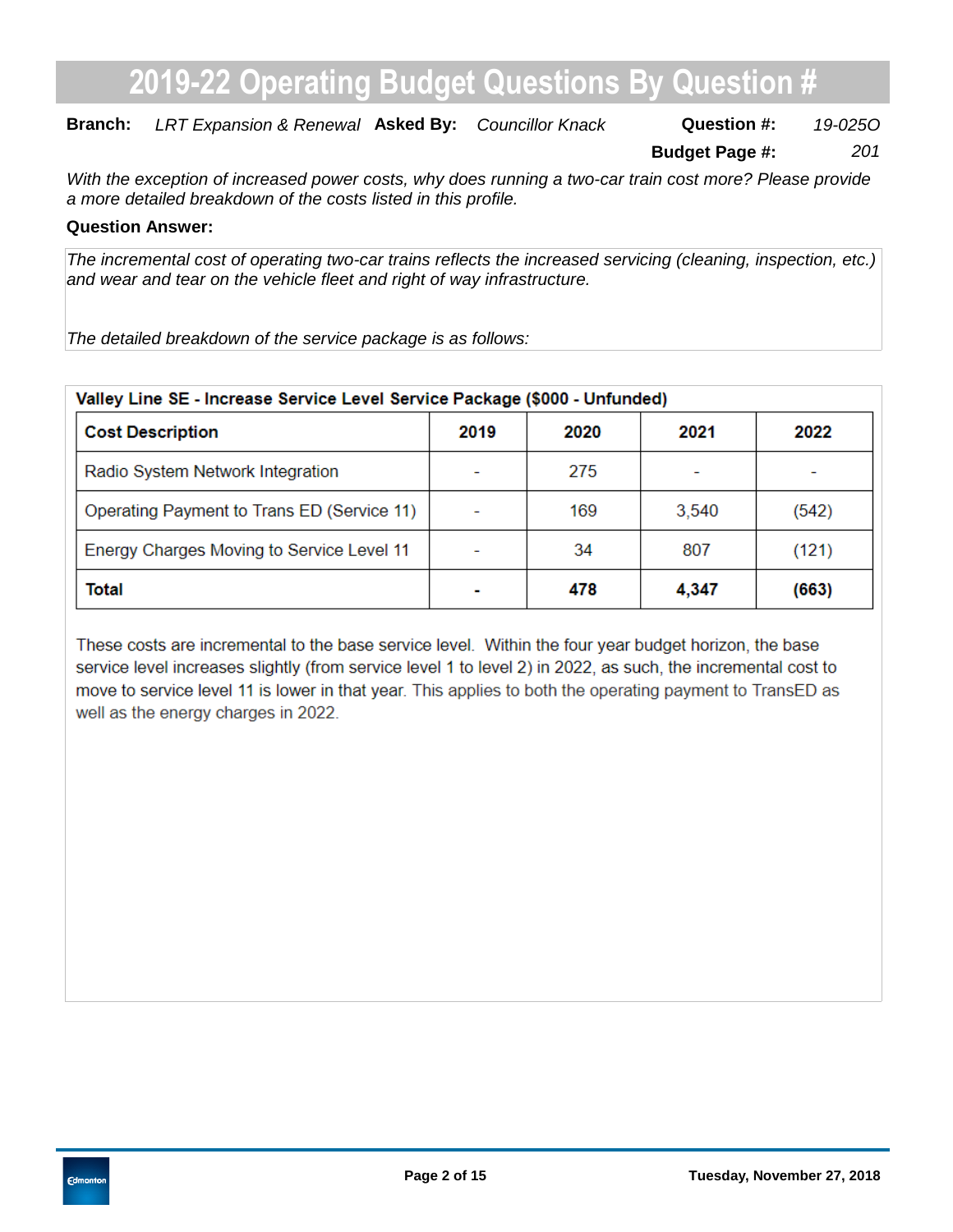**Branch:** Corporate **Asked By:** Councillor Nickel **Question #:** 19-0770

#### **Budget Page #:**

*For ELT please provide the following separate meeting metrics for ELT related business: a. What is the average number meetings attended per month outside of regular council and committee meetings per ELT member*

*b. How many hours are spent in these meetings on average*

*c. How many hours do ELT managers plan for meetings on average*

*d. How many ELT committees and sub committees exists*

#### **Question Answer:**

*The Executive Leadership Team (ELT) is the primary executive management body in the City Administration. Individually and as a team, ELT supports the City Manager to lead strategy (subject to Council direction) and to ensure that processes are in place to foster excellence in organizational performance, service leadership and accountability. The six key areas of responsibility, as defined in the Deputy City Manager Role Profile, are strategic management, system alignment, oversight and assurance, financial stewardship, strategic relationship management and culture.* 

*The offices of the City Manager and Deputy City Managers manage executive time and schedule meetings. Meetings are key to ELT's leadership through integration and enable the corporation to deliver on Council's vision through collective leadership of over 80 programs and services and the management of corporate priorities. Much of this work happens through meetings with Councillors (individually and through Council/Committee meetings), department leadership teams and staff, corporate groups, external stakeholders, and as an executive group. This is in addition to events and meetings outside of regular business hours. There is little that is average about the day of an ELT member; however, the range of hours worked in any given week is consistently higher than standard business hours.*

*ELT members' time is generally allocated as follows:*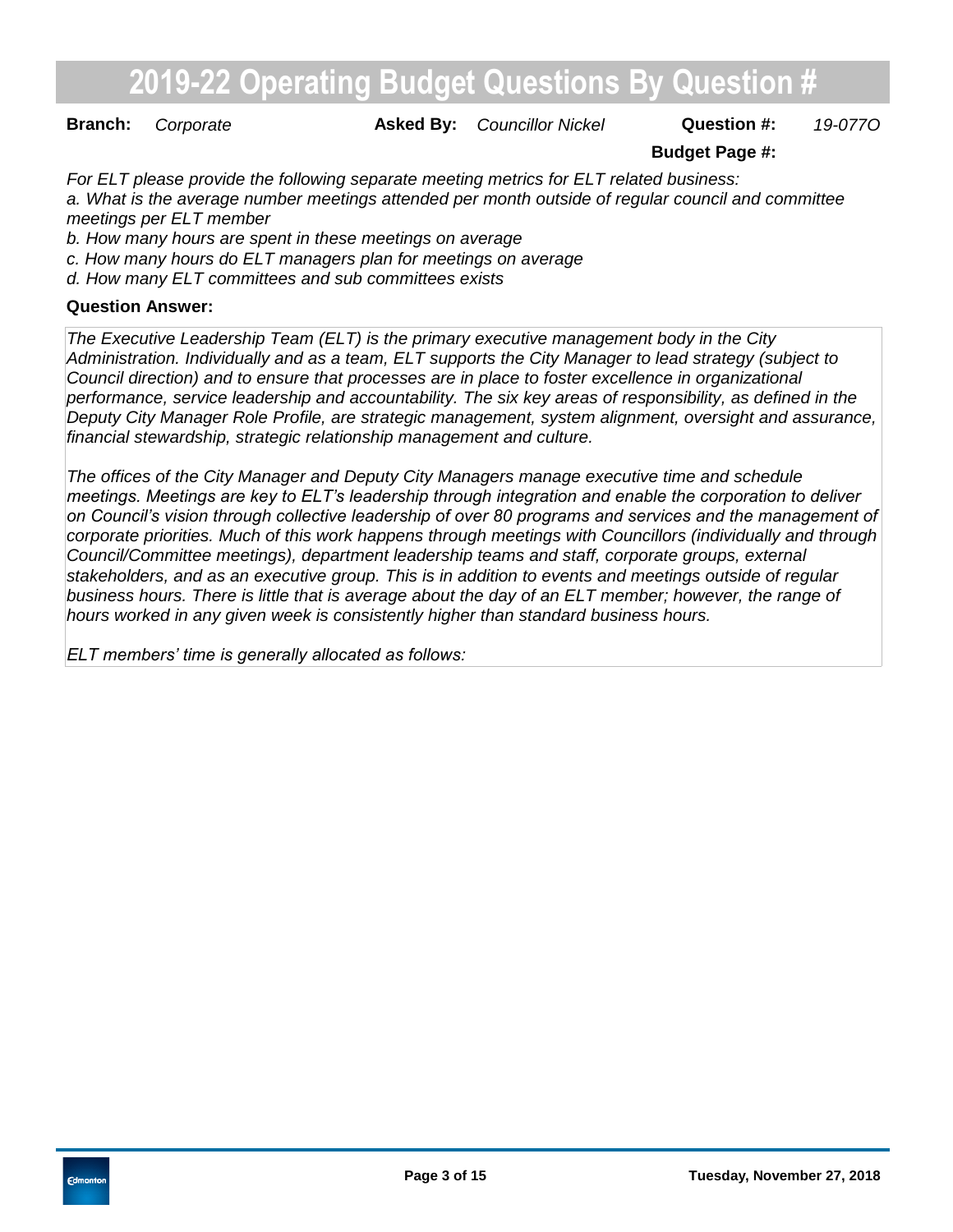| <b>Time Categories</b>                                           | % of hours worked |
|------------------------------------------------------------------|-------------------|
| <b>Council/Committee Meetings</b>                                | $25 - 35%$        |
| <b>ELT Meetings</b>                                              | $7 - 10%$         |
| <b>ELT Committee Meetings</b>                                    | $4 - 5%$          |
| Other Responsibilities (Corporate/ Departmental/ External/Other) | $50 - 64%$        |

|      | Council /<br>Committee<br><b>Meetings</b> | <b>ELT Meetings</b> | <b>ELT Committee</b><br><b>Meetings</b> | <b>Grand Total</b> |
|------|-------------------------------------------|---------------------|-----------------------------------------|--------------------|
| 2016 | 840 hours                                 | 310 hours           | n/a                                     | 1,150 hours        |
| 2017 | 660 hours                                 | 390 hours           | 140 hours                               | 1,190 hours        |
| 2018 | 790 hours                                 | 240 hours           | 125 hours                               | 1,151 hours        |

There are four ELT Committees, comprised of Branch Managers and one/two Deputy City Manager as an ELT liaison:

The Strategy and Council Priorities Committee ensures alignment between City Council's vision, goals and priorities for Edmonton and the Corporation's strategic plan, business plans, budgets and initiatives. There is one sub-committee called Utility Supply Contract Management Working Group.

The Integrated Operating Committee stewards the creation and implementation of systemic approaches for addressing operational priorities of significance to the entire corporation.

The People and Workforce Committee supports the development of fully engaged, accountable, highperformance individuals and teams throughout the City of Edmonton.

The External Relations and Partnerships Committee supports the corporation in the deliberate development of effective, mutually beneficial relationships and strategic partnerships with external organizations who play a role in achieving Council's vision and goals.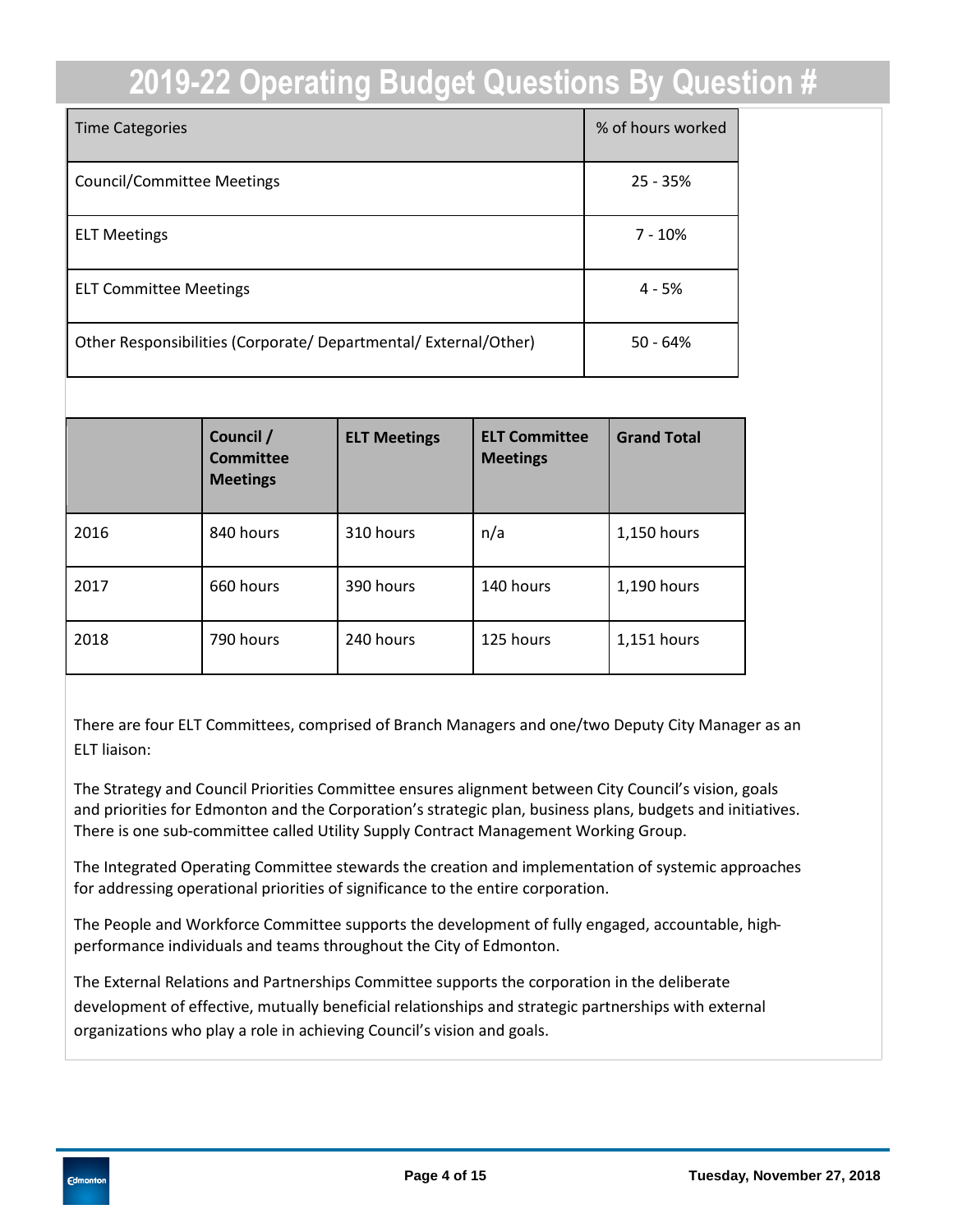**Branch:** Corporate **Asked By:** Councillor Nickel **Question #:** 19-0780

**Budget Page #:**

*Please provide the same information for all branch managers for their related branch activities*

#### **Question Answer:**

*Branch Managers play a critical role in leading and managing the corporation's core lines of business. Each Branch Manager is a member of their respective Departmental Leadership Team and one ELT Committee, which operate with collective executive accountability. Branch Managers must plan, organize,*  lead and control the work of a specific branch in alignment with the overall corporate direction and aligned *departmental priorities.* 

*Not unlike Executive Leadership Team members, meetings are key to Branch Managers' leadership of integrated teams. However, time demands can shift across the various lines of business, leading to variations in the amount of time a Branch Manager may spend in meetings. For example, the manager of an operationally-focused branch may spend less time at Council and Committee meetings than others. In general, the time of Branch Managers can be allocated much the same as the Executive Leadership Team, with adjustments to reflect the level of the organization they serve. (See answer to question 19-077).*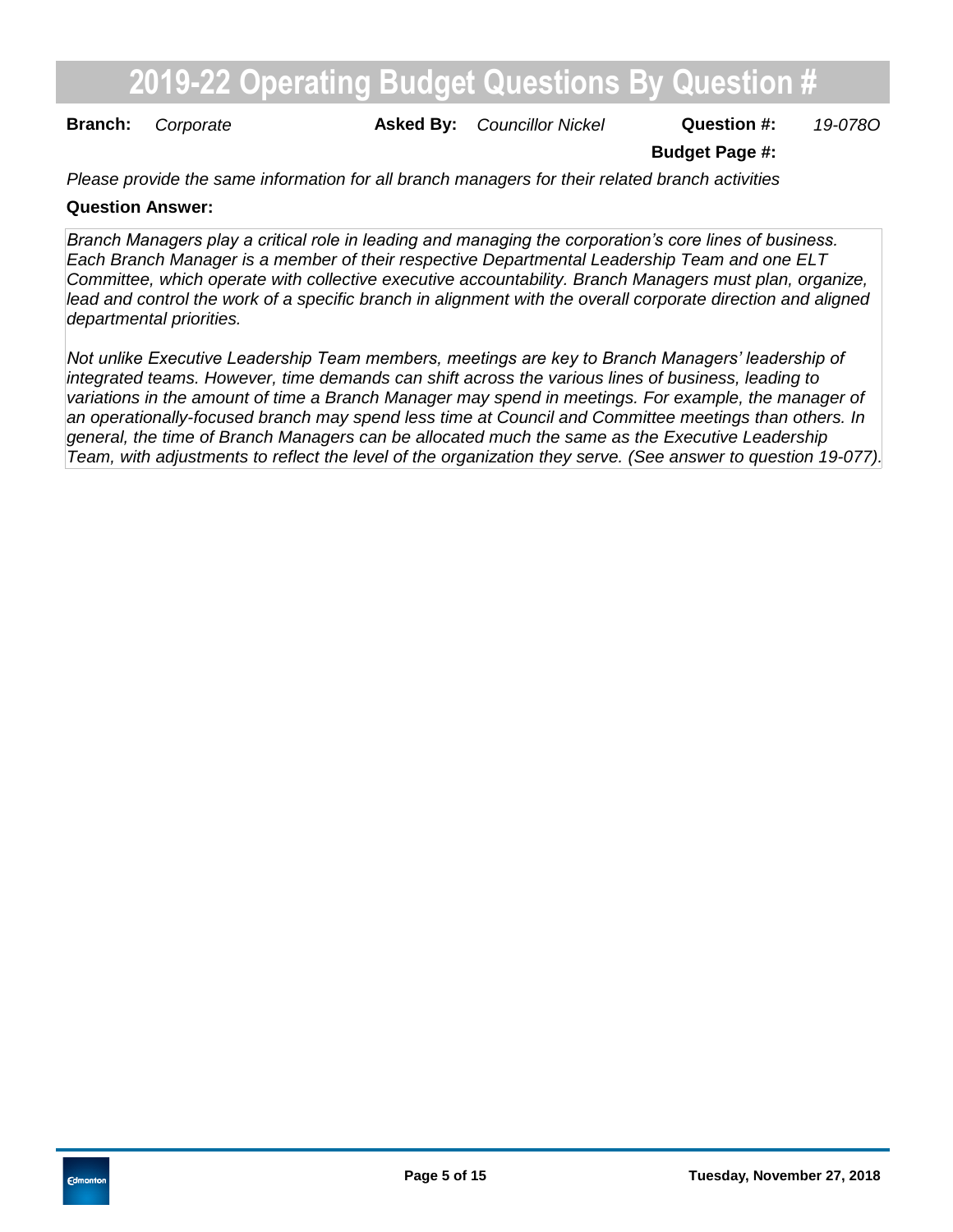**Branch:** Human Resources **Asked By:** Councillor Nickel **Question #:** 19-0860

**Budget Page #:**

*Can you please provide the number of management employees broken into each pay band for the last 5 years. This should also include the City manager and Deputy City Managers*

#### **Question Answer:**

*In an effort to align several workforce initiatives currently in progress, ELT is taking a systems approach to creating a strategic workforce plan. This aligns with the Program and Service Review approach by evaluating relevance, efficiency and effectiveness to support continuous improvement across the Corporation. This work will enable enterprise-wide realignment activities and identify strategic opportunities to reduce personnel costs. Some of the components are vacant position analysis, workforce reduction initiatives and the development of an organizational framework to support supervisory oversight and span of control. In addition, work is underway to consolidate, align and streamline corporate services. See attached table for a breakdown of management employees over the last 5 years. Additional information is available to answer this question; however, it must be kept confidential pursuant to sections 24 and 25 FOIP. A confidential memorandum will be provided to Council with this information.*

|                           | <b>Classification</b> | 2014 | 2015           | 2016           | 2017           | 2018 | Oct 2018 |
|---------------------------|-----------------------|------|----------------|----------------|----------------|------|----------|
| City<br>Manager           | <b>IML7</b>           |      |                |                |                |      |          |
| Deputy City<br>Managers   | ML <sub>6</sub>       | 5    | 5 <sup>5</sup> | 5 <sub>l</sub> | 6 <sup>1</sup> |      |          |
| <b>Branch</b><br>Managers | BM1, BM2              | 31   | 32             | 33             | 35             | 38   | 38       |
| <b>Directors</b>          | ML4, MS4              | 112  | 116            | 120            | 130            | 130  | 132      |
| Total                     |                       | 149  | 154            | 159            | 172            | 176  | 178      |

#### **Context:**

- Data has been downloaded from Peoplesoft January 01 for each year shown and includes current state reflective of October 22, 2018
- Data reflects permanent FTEs and captures vacant positions
- Excludes positions associated with the 2015 EPCOR/ Drainage transfer, City Auditor's Office, FEMCo, Mayor and Councillors staff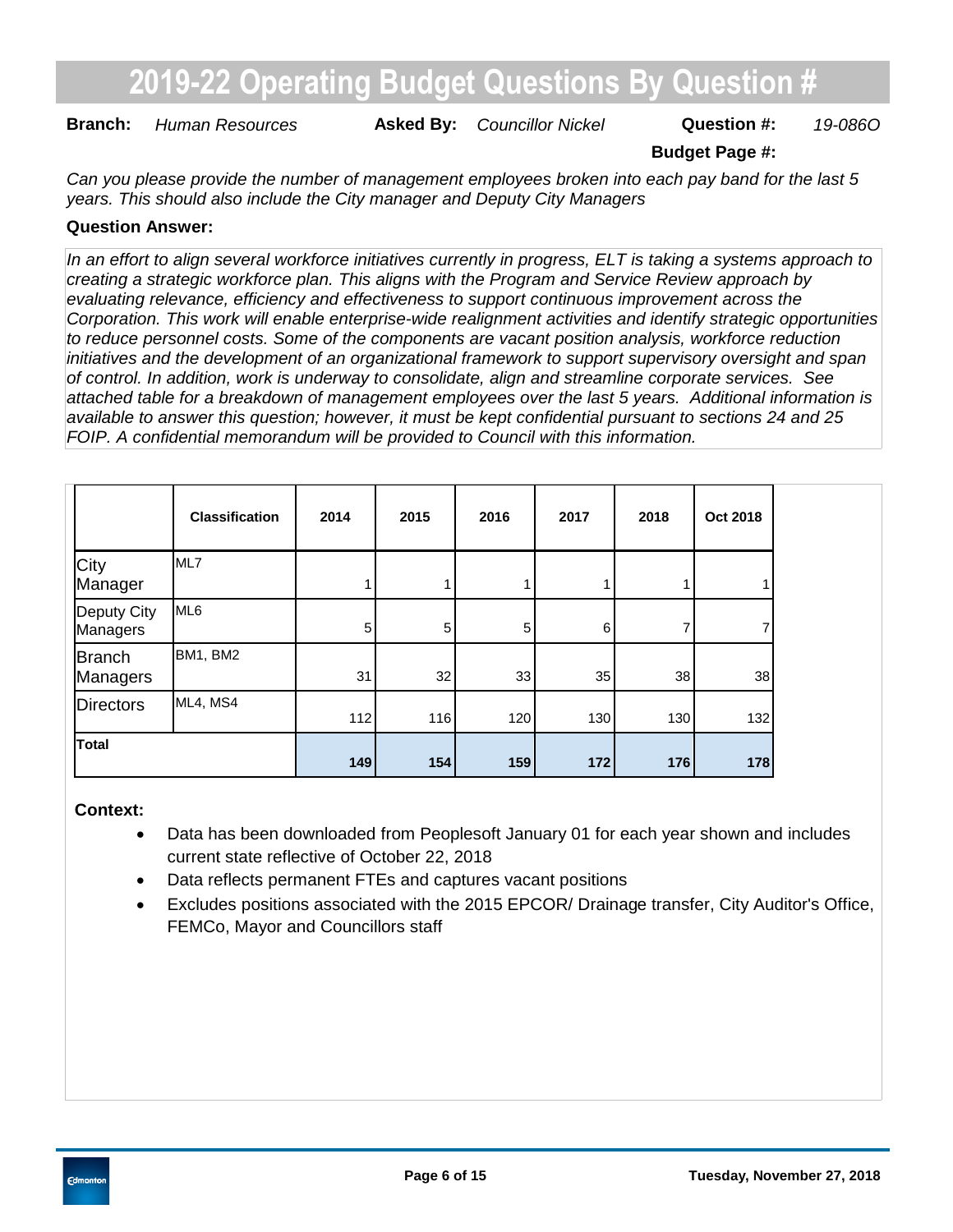**Branch:** Corporate **Asked By:** Councillor Nickel **Question #:** 19-0900

#### **Budget Page #:**

*How much have we spent on advertising each year for the past 5 years and what is the projected yearly spend for the next 4 years (please provide by department and branch). Of this spend please break out by what is legally required by the MGA and how much is not. Please also provide for all board and agencies.*

#### **Question Answer:**

*The Municipal Government Act specifies that legally required advertising, such as proposed bylaws and other notifications, must be published at least once a week for two consecutive weeks in at least one newspaper or other circulating publication.*

*In addition to legally required advertising, the City routinely purchases advertisements to inform Edmontonians about civic services, safety and community initiatives and public engagement opportunities. This includes public education campaigns, major attractions marketing, safety campaigns, service information/schedules, construction notices and board recruitment.* 

*Advertising budgets reside in business areas across the Corporation. An attached table provides the annual advertising expenditures, by branch (in \$000s) for 2014 to 2018, along with budgeted/projected advertising expenditures for 2019-2022. The same information is also provided for Fort Edmonton Park, Edmonton Public Library, Edmonton Police Services, and Edmonton Economic Development Corporation.*

*Legally required advertising costs are tracked by the Marketing Branch in Communications and Engagement, which supports media planning and buying for the corporation.*

*Legally required advertising costs over the last 5 years (in \$000s) are as follows:*

*2014: \$347 2015: \$504 2016: \$343 2017: \$397 2018: \$306*

*The volume of legally required advertising is determined by Council decisions that fall under statutory requirements of the MGA. The Corporation receives significant savings on the costs associated with legally required advertising through its outline agreement with Postmedia. A revised approach to MGA required advertising will be brought forward for Council consideration in Q2 and Q3 of 2019.*

*Notes to Table of Advertising Expenditures and Budgeted/Projected Advertising*

#### *City Operations:*

*- Increase in expenditures from 2015 in Parks and Road Services (PARS) branch is attributed to the Vision Zero, Road Safety Strategy campaigns (Beware the Glare, Vision Zero, Pedestrian Safety, Street Team, Outsmart the Dark, School Zone Campaigns, Transit Campaigns, Playground Zone Campaigns) funded from the Traffic Safety and Automated Enforcement Reserve*

*- 2018 PARS branch will include favourable variance due to less advertising than planned (partially due to lower automated enforcement revenue). 2019 Budget is in line with branch expenditure reduction initiatives, with 2019-2022 budget reflecting planned Traffic Safety campaign expenditures funded from the Traffic Safety and Automated Enforcement Reserve*

*- Additional 2019-2020 advertising for Edmonton Transit Service related to Bus Network Redesign*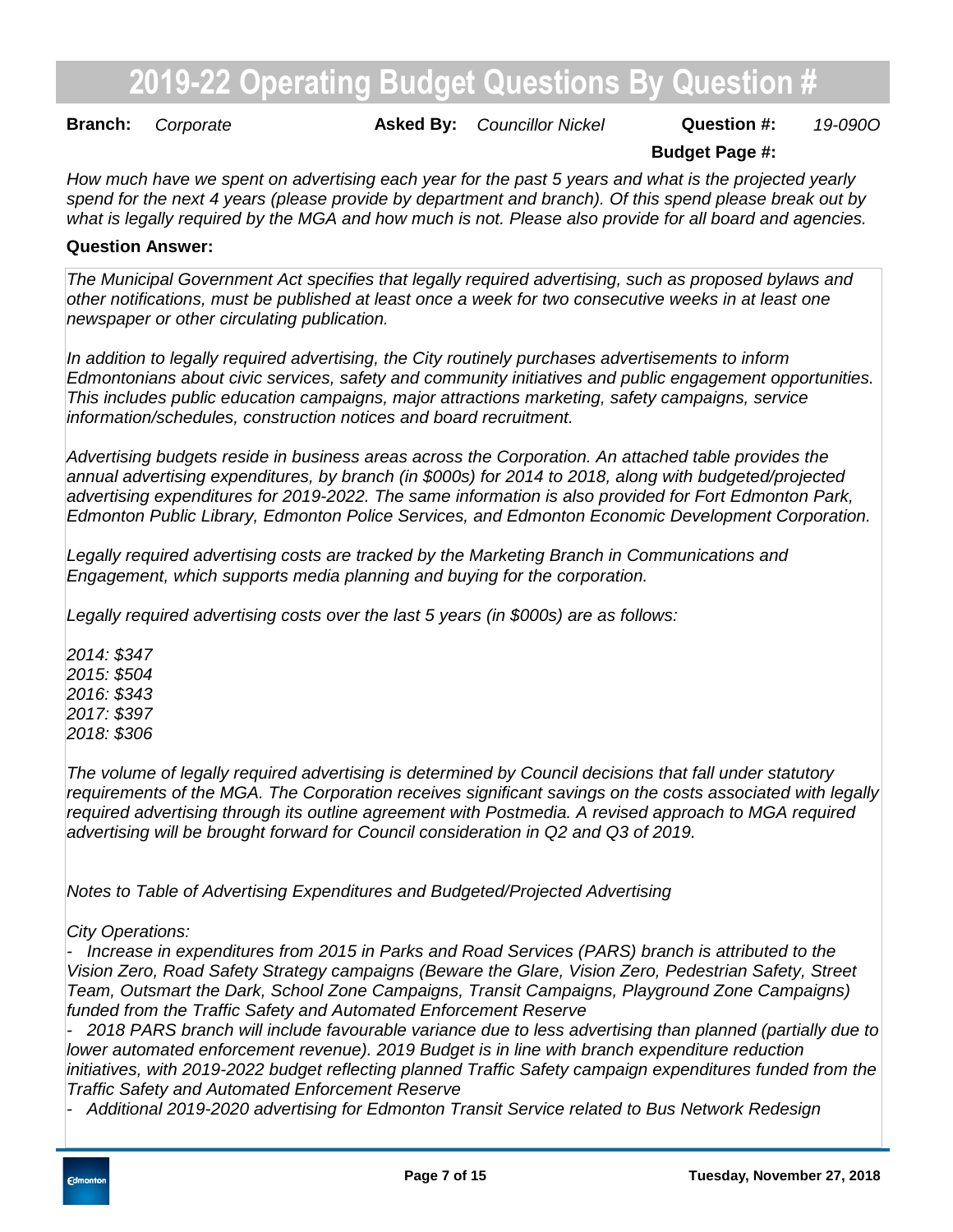#### *Citizen Services:*

*- Increase in 2016 actual expenditures for Community and Recreation Facilities includes banners for recreation centres and various events as well as advertising for concerts and the Edmonton Eskimos at Commonwealth Stadium*

*- Downward trend in expenditure for Social Development as advertising in the yellow, blue and white pages for the department is no longer being done. An increase in expenditures is anticipated in 2019-2022 related to Indigenous projects and Winter Cities.*

*- Downward trend in actual expenditures for Community Standards and Neighbourhoods due to a decrease in advertising campaigns such as pet licensing and wildlife.*

#### *Employee Services:*

*- Downward trend in actual advertising expenditures for Human Resources from 2015 onwards as the City was able to attract a large volume of employment candidates with fewer paid job posting advertisements. The main advertising tools for the branch are LinkedIn, Work4Labs, The Journal, Workopolis, and Indeed.*

#### *Financial and Corporate Services:*

*- Increased spending by Assessment and Taxation in the 2019-2022 cycle is related to an initiative to attract taxpayers to the website and generate uptake in efficiency initiatives such as electronic assessment notices.*

*- 2014-2015 actuals for two branches were consolidated under Financial Services.* 

*- Increased spending in 2018 in Open City and Technology (OCT) is related to the Smart Cities Challenge and recruitment for the OCT Transformation, an initiative to transition the branch from an operational focus to strategic focus. Both initiatives are continuing into 2019-2022.* 

*- Real Estate costs relate mostly to property sales (signage, permanent road closure advertising, etc.) which fluctuate based on sales volume forecasts. Higher projected spending in 2019 and 2020 related to significant sales that will require advertising.*

#### *Urban Form and Corporate Strategic Development:*

*- Drivers for the advertising budget relate to fees for MGA required advertising; bylaw updates; rezoning and development notices; public hearings; vehicle for hire targeted campaign advertising; recruitment/position postings; promotion and communication related to climate change and energy usage, IPCC conference, and Vision 2050.*

*- 2019-2022 lower than historical spend for City Planning reflects an effort to reduce project specific, discretionary advertising costs. Historicals have included one-time items such as a push for warning the public about underpass flooding.*

*- 2019-2022 higher than historical spend for Development Services to run quarterly campaigns for public awareness about Vehicle for Hire and safe practices, budget realignment to reflect Communications staff charges.*

*- Each CRL maintains an advertising budget for activities such as information campaigns, marketing, and communications related to non-capital projects, which is managed within the CRL funding stream (no tax levy impact).*

#### *Integrated Infrastructure Services:*

*- Drivers for the advertising budget relate to fees for recruitment/position postings, miscellaneous promotional materials, sponsorships and open house advertisements.*

*- Shift in split between Infrastructure Planning and Design versus Infrastructure Delivery branches due to department reorganization*

*Communications and Engagement:*

*- Main drivers of the 2014 spend in Communications were Edmonton This Week and various one-time event advertising including Run/Walk Event digital advertising.*

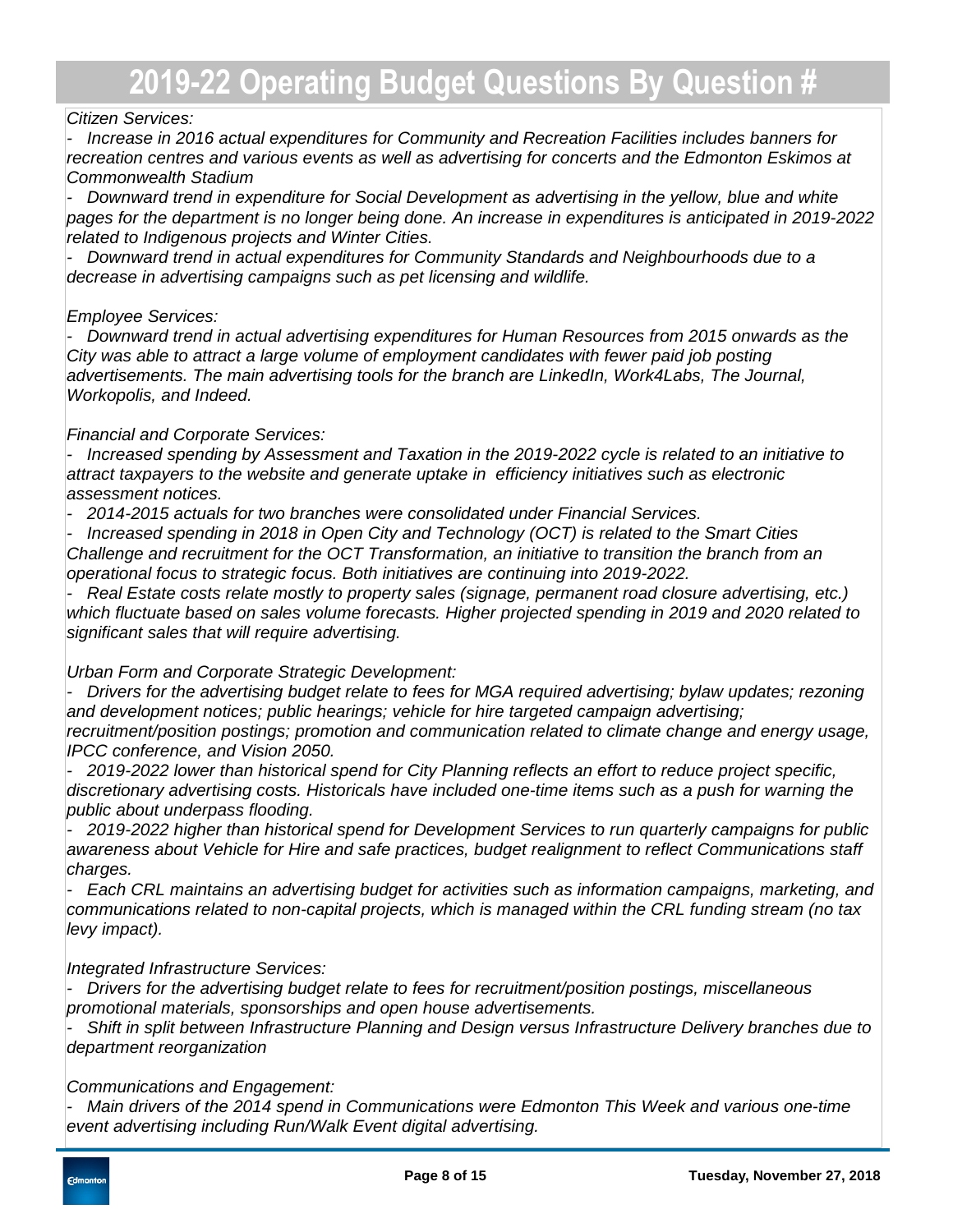*- Typically, Engagement does not have significant advertising expenditures, and historically there has been no budget for advertising. 2016 advertising expense is primarily due to one-time expenditures related to the Big City Charter (Intergovernmental Affairs). 2017 and 2018 advertising is due to recruitment position postings and Engage Edmonton.*

*- Marketing became a Branch in 2017, and the advertising spend in that year was \$38K primarily due to Web & Digital. 2018 year-to-date expenditure is primarily due to Cannabis Legislation and Bike Network Education. When the budget for the latter was transferred to Marketing in 2018, \$350K was allocated to Consulting, but it has emerged that most of the spend is in advertising. Administration is in the process of re-allocating \$200K from Consulting to Advertising thereby increasing 2019-2022 annual advertising budget to \$273K.*

*Office of the City Manager:*

- *The 2014 spend for the Office of the City Manager was related to the Commonwealth Games.*
- *Office of the City Clerk spending primarily due to Census and Municipal Election.*

#### *Enterprise/Utilities:*

*- The advertising budget for Blatchford is expected to ramp up in the 2019-2022 budget cycle as the project progresses.*

*- 2019-2022 budget levels for Waste Services are for public engagement and associated costs for anticipated program changes related to organics waste management, starting with a new city-wide grass, leaf and yard waste program and a source separation program.*

*- Downward trend in actual expenditures from 2016 for Waste Services is driven by reduction in number of advertisements related to grass clippings, Eco stations and What Goes Where initiatives.*

#### *Capital:*

*- Capital related advertising expenditures primarily relate to MGA required advertising related to expropriations, local improvements, access and road closures, etc. which are charged directly to capital projects and are not included in the operating budget.*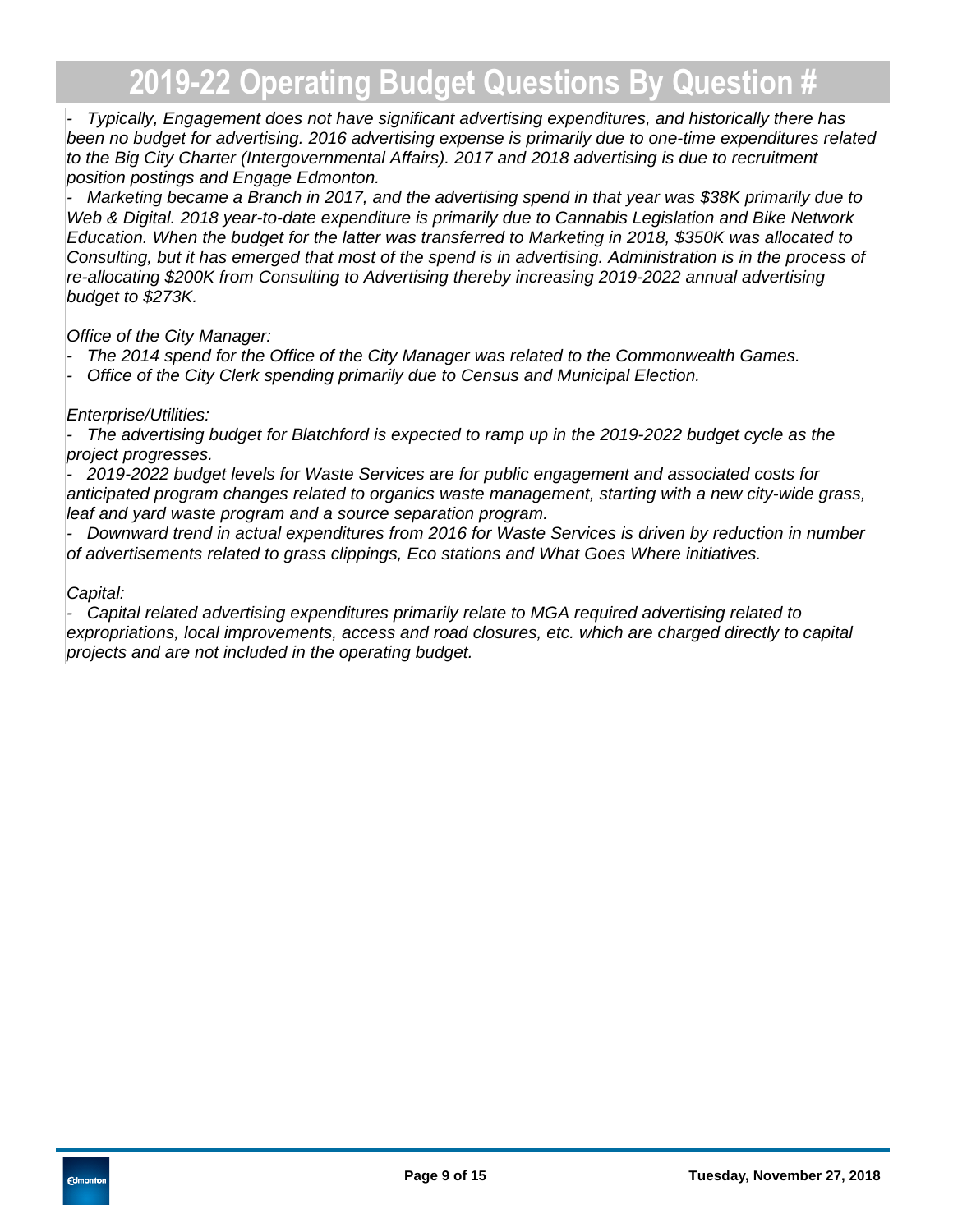| Advertising Expenditures: 2014 - 2018 in 000's      |                          |                          |                          |                          |                              | Budgeted/Projected Advertising: 2019 - 2022 in 000's |                |                          |                          |
|-----------------------------------------------------|--------------------------|--------------------------|--------------------------|--------------------------|------------------------------|------------------------------------------------------|----------------|--------------------------|--------------------------|
|                                                     | 2014                     | 2015                     | 2016                     | 2017                     | Nov. 19, 2018                | 2019                                                 | 2020           | 2021                     | 2022                     |
| <b>City Operations</b>                              |                          |                          |                          |                          |                              |                                                      |                |                          |                          |
| Fleet & Facility Services                           | 14                       | 13                       | 6                        | 9                        | 7                            | 10                                                   | 10             | 10                       | 10                       |
| Parks and Roads                                     | 462                      | 254                      | 863                      | 1,412                    | 913                          | 1,672                                                | 1,613          | 1,603                    | 1,605                    |
| <b>Edmonton Transit</b>                             | 269                      | 219                      | 248                      | 190                      | 211                          | 773                                                  | 855            | 401                      | 401                      |
| <b>Business Performance and Customer Experience</b> | $\overline{\phantom{a}}$ | $\overline{\phantom{a}}$ | $\overline{a}$           | $\overline{\phantom{a}}$ | $\mathbf 1$                  | $\overline{\phantom{a}}$                             |                | $\overline{\phantom{a}}$ | $\overline{\phantom{a}}$ |
| Total                                               | 746                      | 486                      | 1,117                    | 1,612                    | 1,132                        | 2,455                                                | 2,479          | 2,014                    | 2,016                    |
| <b>Citizen Services</b>                             |                          |                          |                          |                          |                              |                                                      |                |                          |                          |
| <b>Community Recreation Facilities</b>              | 596                      | 710                      | 841                      | 699                      | 552                          | 768                                                  | 760            | 760                      | 760                      |
| Social Development                                  | 207                      | 148                      | 153                      | 99                       | 30                           | 139                                                  | 139            | 139                      | 139                      |
| <b>Community Standards and Neighbourhoods</b>       | 928                      | 707                      | 679                      | 582                      | 325                          | 597                                                  | 597            | 597                      | 597                      |
| <b>Fire Rescue</b>                                  | 45                       | 16                       | 69                       | 30                       | 47                           | 46                                                   | 46             | 46                       | 46                       |
| Integrated Strategic Development                    | 12                       | 5                        | 2                        | 3                        | 1                            | $\overline{\phantom{a}}$                             |                | $\overline{\phantom{a}}$ |                          |
| <b>Total</b>                                        | 1,788                    | 1,586                    | 1,743                    | 1,412                    | 954                          | 1,550                                                | 1,543          | 1,543                    | 1,543                    |
|                                                     |                          |                          |                          |                          |                              |                                                      |                |                          |                          |
| <b>Employee Services</b>                            |                          |                          |                          |                          |                              |                                                      |                |                          |                          |
| Human Resources                                     | 171                      | 35                       | 69                       | 10                       | 16                           | $\overline{7}$                                       | $\overline{7}$ | $\overline{7}$           | $\overline{7}$           |
| Corporate Safety & Employee Health                  | $\overline{2}$           | $\mathbf 1$              | $\overline{\phantom{a}}$ | 6                        | $\overline{2}$               | $\mathbf 1$                                          | $\mathbf 1$    | $\mathbf 1$              | $\mathbf 1$              |
| <b>Total</b>                                        | 173                      | 36                       | 69                       | 16                       | 18                           | 8                                                    | 8              | 8                        | 8                        |
| <b>Financial &amp; Corporate Services</b>           |                          |                          |                          |                          |                              |                                                      |                |                          |                          |
| <b>Assessment &amp; Taxation</b>                    | 31                       | 22                       | 21                       | 22                       | 19                           | 145                                                  | 65             | 65                       | 26                       |
| Corporate Procurement & Supply Services             | 14                       | 17                       | 14                       | 14                       | 15                           | 15                                                   | 15             | 15                       | 15                       |
| <b>Financial Services</b>                           | 31                       | 16                       | 13                       | 3                        | $\overline{7}$               | $\sqrt{4}$                                           | $\overline{4}$ | 4                        | $\overline{4}$           |
| Financial Strategies & Budget                       | 5                        | $\overline{\phantom{a}}$ | 26                       | 11                       | 8                            | $\overline{7}$                                       | 7              | 7                        | 7                        |
| OCT                                                 | 25                       | 16                       | 5                        | 15                       | 42                           | 42                                                   | 37             | 37                       | 37                       |
| Law                                                 | $\overline{2}$           | $\mathbf{1}$             | 3                        | $\mathbf 1$              | 3                            | 3                                                    | 3              | 3                        | 3                        |
| Real Estate and Housing                             | 23                       | 66                       | 26                       | 37                       | 17                           | 44                                                   | 36             | 32                       | 32                       |
| <b>Total</b>                                        | 108                      | 72                       | 82                       | 102                      | 94                           | 260                                                  | 166            | 162                      | 123                      |
|                                                     |                          |                          |                          |                          |                              |                                                      |                |                          |                          |
| Urban Form and Corporate Strategic Development      |                          |                          |                          |                          |                              |                                                      |                |                          |                          |
| <b>City Planning</b>                                | 570                      | 448                      | 436                      | 665                      | 357                          | 334                                                  | 334            | 334                      | 334                      |
| <b>Development Services</b>                         | 109                      | 142                      | 135                      | 233                      | 97                           | 474                                                  | 474            | 474                      | 474                      |
| Corporate Strategy                                  | $\overline{\phantom{a}}$ | $\overline{\phantom{a}}$ | 1                        | 5                        | 62                           | 5                                                    | 5              | 5                        | 5                        |
| Economic & Environmental Sustainability             | 115                      | 55                       | 15                       | 289                      | 202                          | 270                                                  | 270            | 270                      | 270                      |
| <b>Belvedere CRL</b>                                | $\overline{\phantom{a}}$ | $\centerdot$             | 16                       | $\overline{\phantom{a}}$ | $\qquad \qquad \blacksquare$ | 30                                                   | 30             | 30                       | 30                       |
| The Quarterly Downtown CRL                          | 3                        | ٠                        | $\overline{\phantom{a}}$ | 1                        |                              | 5                                                    | 5              | 5                        | 5                        |
| Capital City Downtown CRL                           | $\overline{\phantom{a}}$ | $\overline{\phantom{a}}$ | $\overline{\phantom{a}}$ | $\overline{\phantom{a}}$ |                              | 20                                                   | 20             | 20                       | 20                       |
| <b>Total</b>                                        | 796                      | 645                      | 603                      | 1,192                    | 718                          | 1,138                                                | 1,138          | 1,138                    | 1,138                    |
| <b>Integrated Infrastructure Services</b>           |                          |                          |                          |                          |                              |                                                      |                |                          |                          |
| Infrastructure Planning & Design                    | 6                        | 4                        | 23                       | 36                       | 79                           | 36                                                   | 36             | 36                       | 36                       |
| Infrastructure Delivery                             | 56                       | 134                      | 48                       | 38                       | 6                            | 38                                                   | 38             | 38                       | 38                       |
| <b>Business Planning &amp; Support</b>              | $\mathbf 1$              | $\mathbf{1}$             | $\mathbf{1}$             | 11                       | 13                           | 11                                                   | 11             | 11                       | 11                       |
| <b>Building Great Neighbourhoods</b>                |                          | $\overline{\phantom{a}}$ | $\mathbf{1}$             | 3                        | 8                            | 3                                                    | 3              | 3                        | 3                        |
| <b>LRT Delivery</b>                                 | $\overline{\phantom{a}}$ | 102                      | 4                        | 14                       | 10                           | 14                                                   | 14             | 14                       | 14                       |
| <b>Total</b>                                        | 63                       | 242                      | 79                       | 102                      | 117                          | 102                                                  | 102            | 102                      | 102                      |
|                                                     |                          |                          |                          |                          |                              |                                                      |                |                          |                          |
| <b>Communications &amp; Engagement</b>              |                          |                          |                          |                          |                              |                                                      |                |                          |                          |
| Communications                                      | 107                      | 22                       | 55                       | 16                       | 41                           |                                                      |                |                          |                          |
| Engagement                                          | 3                        | $\overline{\phantom{a}}$ | 23                       | $\overline{7}$           | 11                           |                                                      |                |                          |                          |
| <b>External Relations</b>                           |                          | ٠                        | $\overline{a}$           | $\overline{2}$           | $\ddot{\phantom{0}}$         | 25                                                   | 25             | 25                       | 25                       |
| Marketing                                           | $\overline{\phantom{a}}$ | $\overline{\phantom{a}}$ | $\overline{\phantom{a}}$ | 38                       | 213                          | 73                                                   | 73             | 73                       | 73                       |
| <b>Total</b>                                        | 110                      | 22                       | 78                       | 64                       | 265                          | 98                                                   | 98             | 98                       | 98                       |
|                                                     |                          |                          |                          |                          |                              |                                                      |                |                          |                          |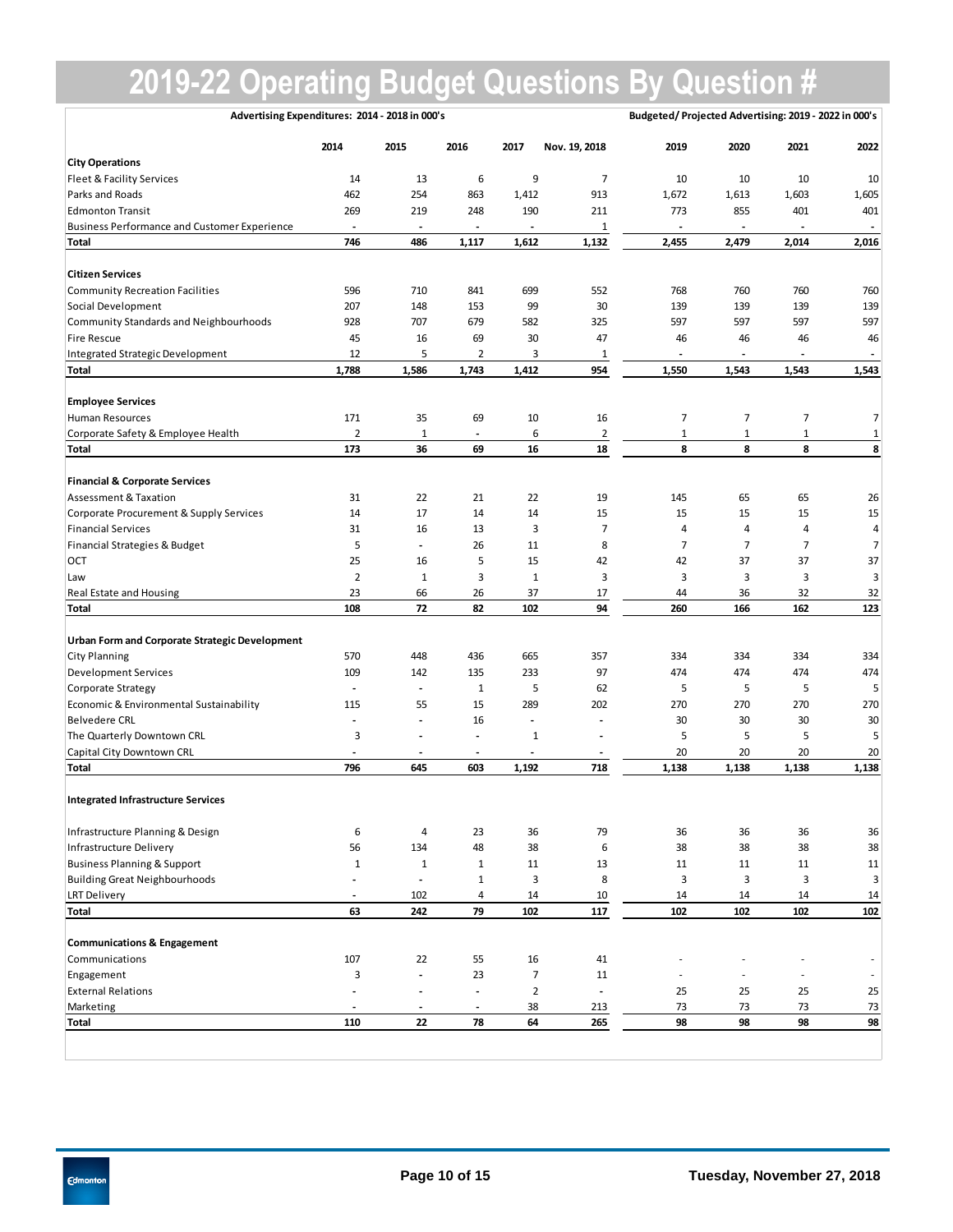|                                   | Advertising Expenditures: 2014 - 2018 in 000's |                          |                |                          |                          |              | Budgeted/Projected Advertising: 2019 - 2022 in 000's |                          |        |  |
|-----------------------------------|------------------------------------------------|--------------------------|----------------|--------------------------|--------------------------|--------------|------------------------------------------------------|--------------------------|--------|--|
|                                   | 2014                                           | 2015                     | 2016           | 2017                     | Nov. 19, 2018            | 2019         | 2020                                                 | 2021                     | 2022   |  |
| <b>City Auditor</b>               | $\overline{\phantom{a}}$                       | $\overline{\phantom{a}}$ | $\blacksquare$ | 4                        |                          | $\mathbf{1}$ | $\mathbf{1}$                                         | 1                        | 1      |  |
| <b>Mayor &amp; Councillors</b>    | $\overline{\phantom{a}}$                       | $\overline{\phantom{a}}$ | 5              | 4                        | 7                        | 12           | $12\,$                                               | 12                       | $12\,$ |  |
|                                   |                                                |                          |                |                          |                          |              |                                                      |                          |        |  |
| <b>Corporate Programs</b>         | 12                                             | 26                       | 16             | 23                       | $\overline{7}$           |              |                                                      | $\overline{a}$           |        |  |
| <b>Office of the City Manager</b> |                                                |                          |                |                          |                          |              |                                                      |                          |        |  |
| City Manager                      | 142                                            | $\overline{\phantom{a}}$ | $\mathbf 2$    | $\overline{2}$           | 3                        |              |                                                      | ٠                        |        |  |
| Office of the City Clerk          | 96                                             | 34                       | 144            | 203                      | 28                       | 212          | 212                                                  | 249                      | 212    |  |
| Total                             | 238                                            | 34                       | 146            | 204                      | 31                       | 212          | 212                                                  | 249                      | 212    |  |
| <b>Boards and Authorities</b>     |                                                |                          |                |                          |                          |              |                                                      |                          |        |  |
| Fort Edmonton Park                | 291                                            | 322                      | 326            | 378                      | 251                      | 276          | 276                                                  | 276                      | 276    |  |
| Library                           | 135                                            | 172                      | 131            | 113                      | 104                      | 134          | 134                                                  | 134                      | 134    |  |
| <b>Police Services</b>            | 425                                            | 346                      | 421            | 529                      | 305                      | 305          | 305                                                  | 305                      | 305    |  |
| EEDC                              | 1,831                                          | 2,056                    | 2,182          | 1,510                    | 1,381                    | 1,500        | 1,400                                                | 1,300                    | 1,300  |  |
| Total                             | 2,683                                          | 2,895                    | 3,059          | 2,531                    | 2,040                    | 2,214        | 2,114                                                | 2,014                    | 2,014  |  |
| <b>Enterprise/Utilities</b>       |                                                |                          |                |                          |                          |              |                                                      |                          |        |  |
| <b>Drainage Services</b>          | 413                                            | 490                      | 467            | 9                        | $\overline{\phantom{a}}$ |              |                                                      | $\overline{\phantom{a}}$ |        |  |
| <b>Waste Services</b>             | 191                                            | 277                      | 390            | 152                      | 70                       | 366          | 372                                                  | 379                      | 386    |  |
| Land Enterprise                   | 23                                             | $\mathbf{1}$             | $\blacksquare$ | $\overline{\phantom{a}}$ | 9                        | 5            | 5                                                    | 5                        | 5      |  |
| Blatchford                        | 69                                             | 5                        | $\overline{2}$ | 14                       | 17                       | 619          | 512                                                  | 523                      | 547    |  |
| Total                             | 695                                            | 772                      | 859            | 175                      | 96                       | 990          | 888                                                  | 907                      | 938    |  |
| Capital                           |                                                |                          |                |                          |                          |              |                                                      |                          |        |  |
| <b>Total Capital</b>              | 470                                            | 519                      | 284            | 153                      | 178                      |              |                                                      |                          |        |  |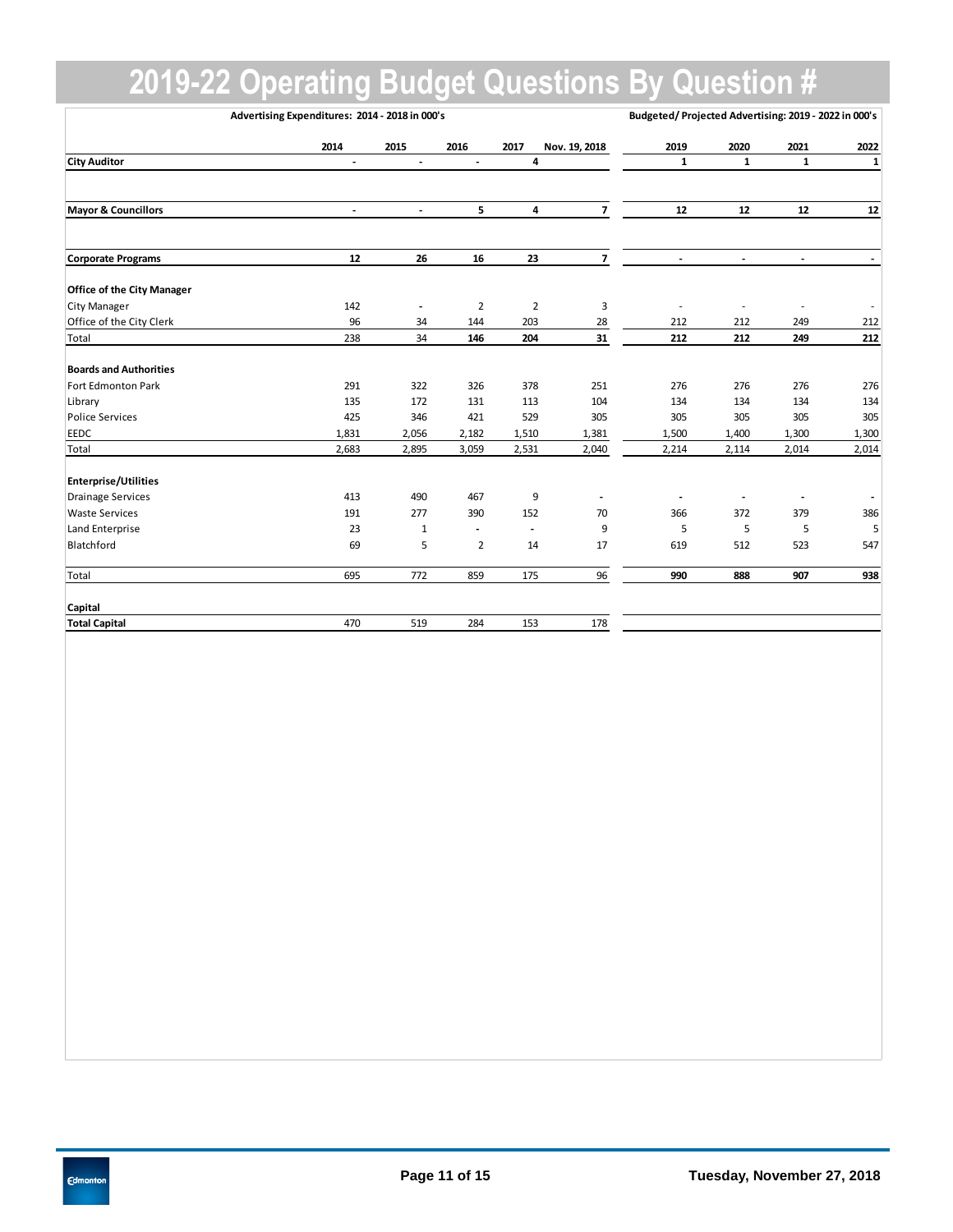**Branch:** Communications **Asked By:** Councillor Paquette Question #: 19-2240

**Budget Page #:**

*Could administration please break down the communications, engagement, and marketing budgets further? Please include breakdown of staff roles and how they are delegated across the corporation, categorized by branch.*

**Question Answer:**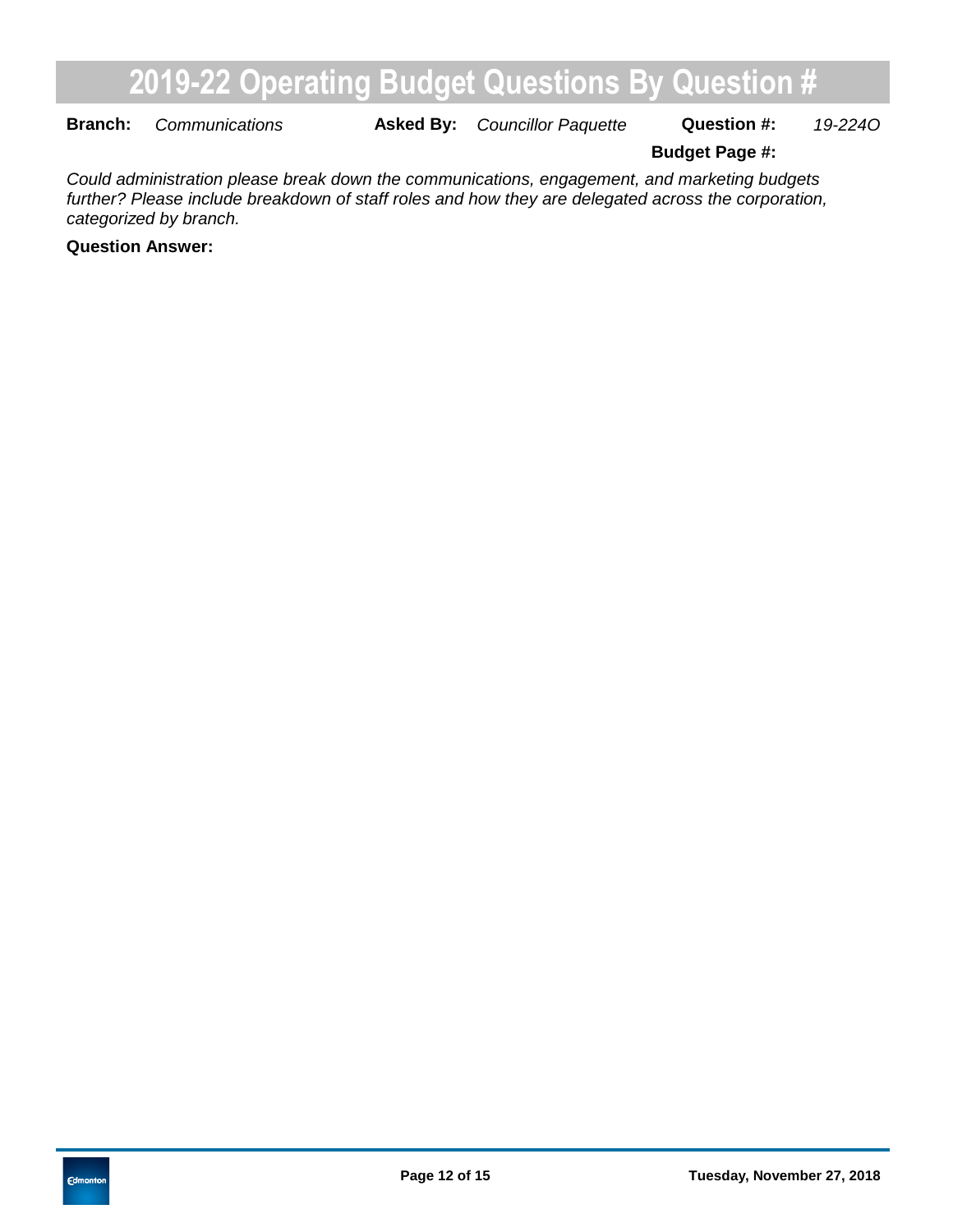#### **Communications Branch:**

#### Personnel:

83.7 staff:

- 6 staff support the Branch Manager Office and/or entire organization
- 22 staff support City Operations
- 5 support Council Services
- 14 support Citizen Services
- 6 support Employee Services
- 4.8 support Financial and Corporate Services
- $\bullet$  11.5 support IIS
- 4 make up the Media Relations Unit, which is a central service that supports the branch and by extension all areas of the City
- 10 support Urban Form and Corporate Strategic Development
- 0.4 is a student/co-op position that tends to float depending on needs

#### **Budget by Program:**

Communications Services

| <b>Resources</b><br>(\$000)            | 2017<br><b>Actual</b> | 2018<br><b>Adjusted</b><br><b>Budget</b> | 2019<br><b>Budget</b> | 2020<br><b>Budget</b> | 2021<br><b>Budget</b> | 2022<br><b>Budget</b> |
|----------------------------------------|-----------------------|------------------------------------------|-----------------------|-----------------------|-----------------------|-----------------------|
| <b>Revenue &amp; Transfers</b>         | ٠                     | ٠                                        | \$126                 | \$63                  |                       |                       |
| <b>Expenditure &amp; Transfers</b>     | 1,979                 | 2,295                                    | 2,437                 | 2,268                 | 2,211                 | 2,221                 |
| Subtotal                               | 1,979                 | 2,295                                    | 2,311                 | 2,205                 | 2,211                 | 2,221                 |
| Intra-municipal Recoveries             | (1, 137)              | (784)                                    | (777)                 | (770)                 | (763)                 | (755)                 |
| <b>Total Net Operating Requirement</b> | \$842                 | \$1,511                                  | \$1,534               | \$1,435               | \$1,448               | \$1,466               |
| <b>Full-time Equivalents</b>           | 15.0                  | 19.2                                     | 19.4                  | 18.9                  | 18.4                  | 18.4                  |

#### Integration & Relationships

| <b>Resources</b><br>(\$000)            | 2017<br><b>Actual</b> | 2018<br><b>Adjusted</b><br><b>Budget</b> | 2019<br><b>Budget</b> | 2020<br><b>Budget</b> | 2021<br><b>Budget</b> | 2022<br><b>Budget</b> |
|----------------------------------------|-----------------------|------------------------------------------|-----------------------|-----------------------|-----------------------|-----------------------|
| <b>Revenue &amp; Transfers</b>         | ٠                     | $\overline{\phantom{a}}$                 | \$205                 | \$205                 | -                     |                       |
| <b>Expenditure &amp; Transfers</b>     | 6,431                 | 7,077                                    | 7,102                 | 7,209                 | 7,087                 | 7,128                 |
| Subtotal                               | 6.431                 | 7,077                                    | 6,897                 | 7.004                 | 7,087                 | 7,128                 |
| Intra-municipal Recoveries             | (1,865)               | (2, 273)                                 | (2, 213)              | (2, 213)              | (2, 213)              | (2, 213)              |
| <b>Total Net Operating Requirement</b> | \$4,566               | \$4,804                                  | \$4,684               | \$4,791               | \$4,874               | \$4,915               |
|                                        |                       |                                          |                       |                       |                       |                       |
| <b>Full-time Equivalents</b>           | 61.4                  | 64.3                                     | 64.3                  | 64.3                  | 62.3                  | 62.3                  |
|                                        |                       |                                          |                       |                       |                       |                       |

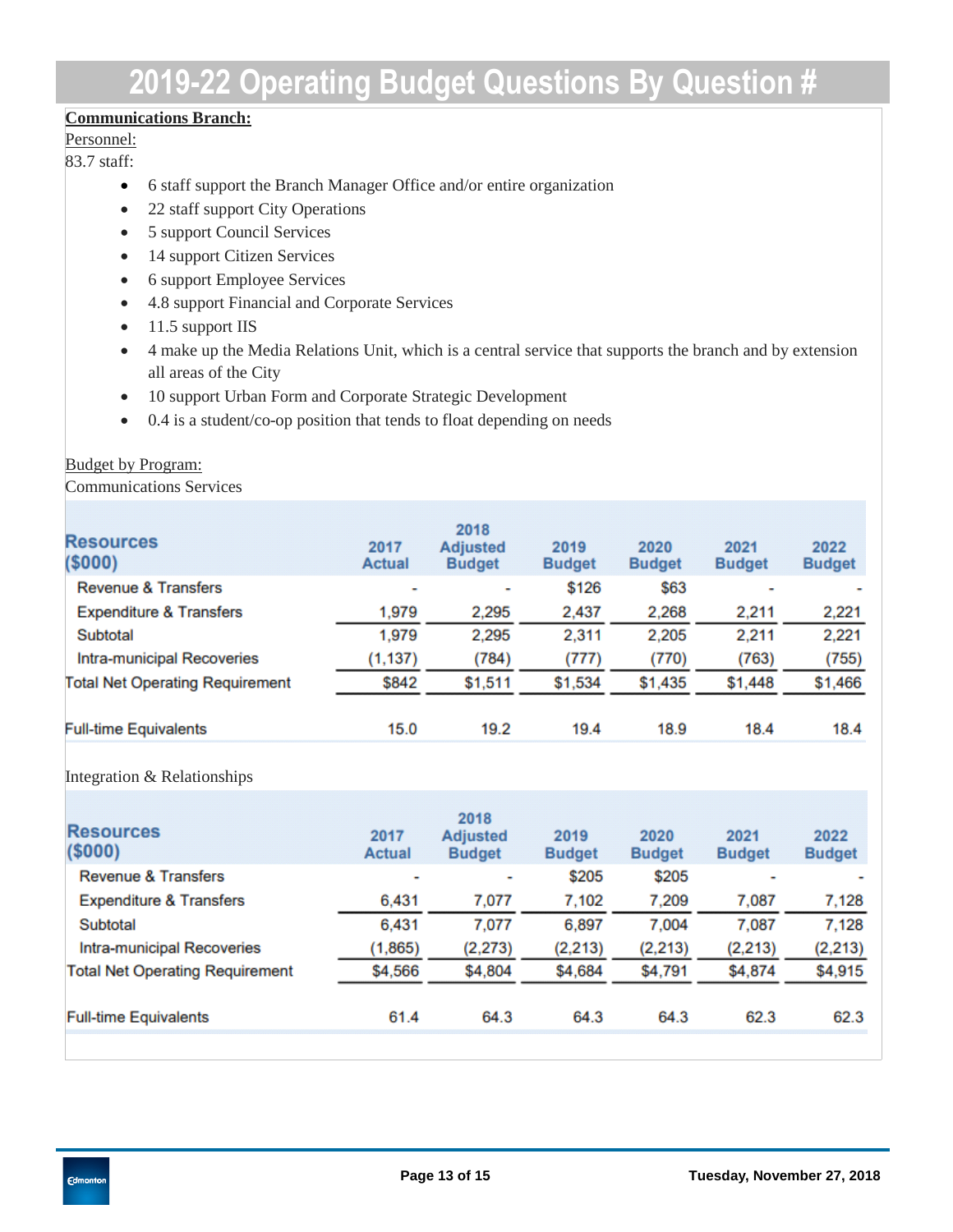#### **Engagement Branch:**

Personnel:

- 311/Inside Information 187.5 FTE support programs and services across the corporation
- Public Engagement is organized into three units Public Engagement Services (13 FTE), Corporate Research (6 FTE) and Methods and Practice (6 FTE). Services in the section support programs across corporation.
- Intergovernmental Affairs -7.0 FTEs support corporate intergovernmental coordination.

#### Budget by Program:

311/Inside Information

| <b>Resources</b><br>(\$000)            | 2017<br><b>Actual</b> | 2018<br><b>Adjusted</b><br><b>Budget</b> | 2019<br><b>Budget</b> | 2020<br><b>Budget</b> | 2021<br><b>Budget</b> | 2022<br><b>Budget</b> |
|----------------------------------------|-----------------------|------------------------------------------|-----------------------|-----------------------|-----------------------|-----------------------|
| <b>Revenue &amp; Transfers</b>         | \$280                 | \$412                                    | \$424                 | \$437                 | \$450                 | \$464                 |
| <b>Expenditure &amp; Transfers</b>     | 17,817                | 18,051                                   | 18,228                | 18,378                | 18,496                | 18,590                |
| Subtotal                               | 17,537                | 17.639                                   | 17.804                | 17.941                | 18.046                | 18,126                |
| Intra-municipal Recoveries             | (1,906)               | (1,672)                                  | (1,705)               | (1,740)               | (1, 774)              | (1,806)               |
| <b>Total Net Operating Requirement</b> | \$15,631              | \$15,967                                 | \$16,099              | \$16,201              | \$16,272              | \$16,320              |
| <b>Full-time Equivalents</b>           | 188.5                 | 184.0                                    | 187.5                 | 187.5                 | 187.5                 | 187.5                 |

#### Public Engagement

| <b>Resources</b><br>(\$000)            | 2017<br><b>Actual</b> | 2018<br><b>Adjusted</b><br><b>Budget</b> | 2019<br><b>Budget</b> | 2020<br><b>Budget</b> | 2021<br><b>Budget</b> | 2022<br><b>Budget</b> |
|----------------------------------------|-----------------------|------------------------------------------|-----------------------|-----------------------|-----------------------|-----------------------|
| <b>Revenue &amp; Transfers</b>         | ٠                     | $\blacksquare$                           | \$91                  | <b>\$46</b>           |                       |                       |
| <b>Expenditure &amp; Transfers</b>     | 1,411                 | 2.719                                    | 2.797                 | 2.788                 | 2.769                 | 2.783                 |
| Subtotal                               | 1,411                 | 2.719                                    | 2,706                 | 2,742                 | 2,769                 | 2,783                 |
| Intra-municipal Recoveries             | (267)                 | (658)                                    | (658)                 | (658)                 | (658)                 | (658)                 |
| <b>Total Net Operating Requirement</b> | \$1,144               | \$2,061                                  | \$2,048               | \$2,084               | \$2,111               | \$2,125               |
| <b>Full-time Equivalents</b>           | 19.0                  | 25.0                                     | 25.0                  | 24.5                  | 24.0                  | 24.0                  |

#### Intergovernmental Affairs

| <b>Resources</b><br>(\$000)            | 2017<br><b>Actual</b> | 2018<br><b>Adjusted</b><br><b>Budget</b> | 2019<br><b>Budget</b> | 2020<br><b>Budget</b> | 2021<br><b>Budget</b> | 2022<br><b>Budget</b> |
|----------------------------------------|-----------------------|------------------------------------------|-----------------------|-----------------------|-----------------------|-----------------------|
| <b>Revenue &amp; Transfers</b>         | \$7                   |                                          |                       |                       |                       |                       |
| <b>Expenditure &amp; Transfers</b>     | 1.075                 | 1,198                                    | 1,038                 | 1,048                 | 1.054                 | 1,057                 |
| Subtotal                               | 1.068                 | 1.198                                    | 1.038                 | 1.048                 | 1.054                 | 1,057                 |
| Intra-municipal Recoveries             |                       | -                                        |                       |                       |                       |                       |
| <b>Total Net Operating Requirement</b> | \$1,068               | \$1,198                                  | \$1,038               | \$1,048               | \$1,054               | \$1,057               |
|                                        |                       |                                          |                       |                       |                       |                       |
| <b>Full-time Equivalents</b>           | 8.0                   | 7.0                                      | 7.0                   | 7.0                   | 7.0                   | 7.0                   |